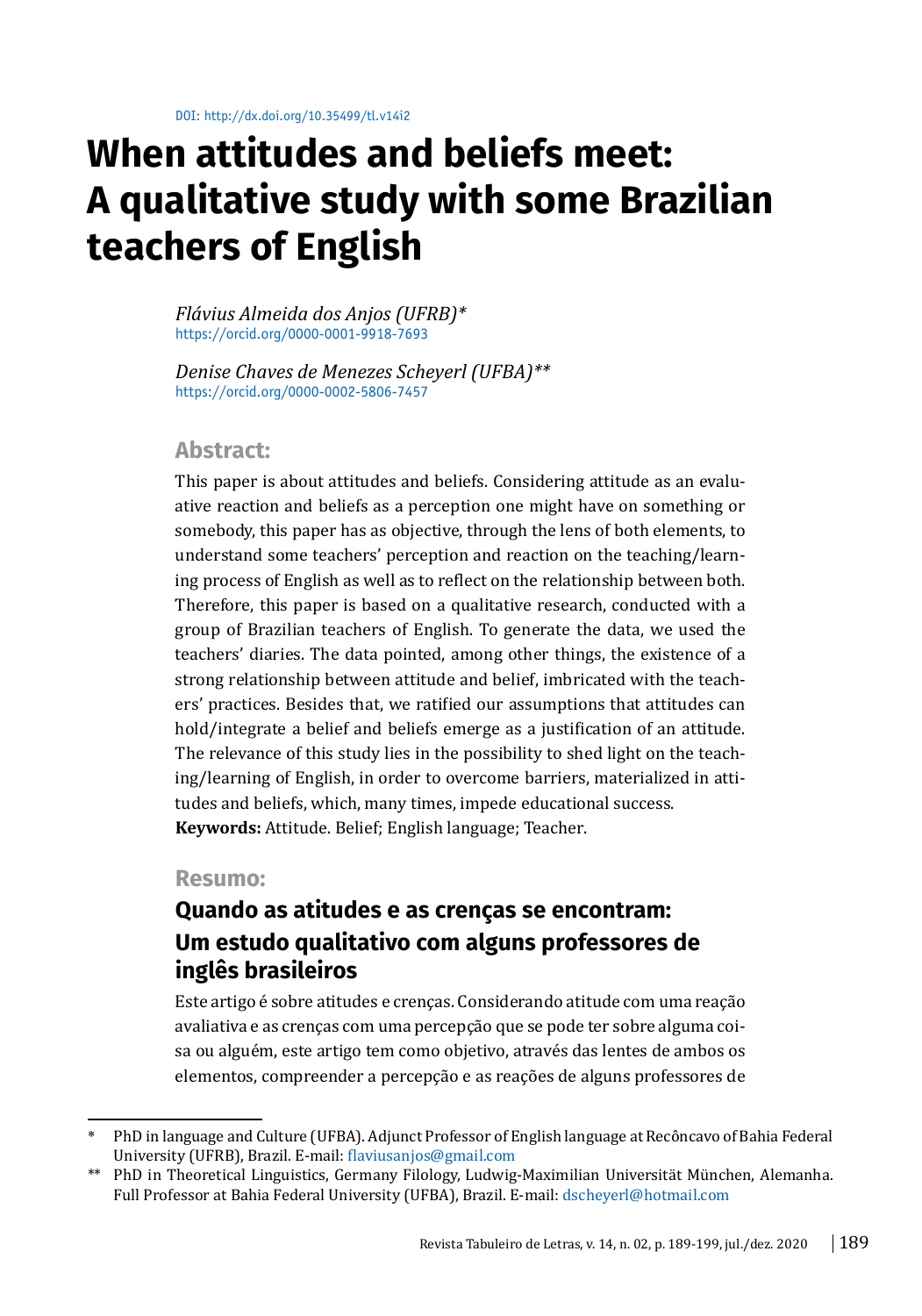inglês sobre o processo de ensino/aprendizagem bem como refletir sobre a relação entre atitude e crença. Para tanto, este artigo está baseado em uma pesquisa qualitativa, conduzida com um grupo de professores brasileiros de inglês. Para gerar os dados, nós usamos os diários de bordo dos professores. Os dados apontaram, dentre outras coisas, a existência de uma forte relação entre crença e atitude, imbrincada com as práticas dos professores. Além disso, ratificamos as nossas suposições de que as atitudes sustentam/ integram uma crença e que as crenças emergem como uma justificativa de uma atitude. A relevância deste estudo reside na possibilidade de lançar luz no processo de ensino/aprendizagem da língua inglesa, para superar barreiras, materializadas nas atitudes e crenças, que, muitas vezes, impedem o sucesso educativo.

**Palavras-chaves:** Atitude; Crença; Língua inglesa; Professor.

# **1. Introduction**

The educational setting is a multifaceted space, which involves several elements, which, many times, go unnoticed. Among these elements, teachers and learners' reaction and perception are of great relevance to figure out and plan the educational path. Many especialists, for instance, have come to conclusions about how beliefs and attitudes operate in the educational space and it is a consensus among them that beliefs play a central role in shaping teachers' practices (SCHEYERL; ANJOS, 2019, UTAMI, 2016, BARCELOS, 2015, GABILLON, 2012, KU-MARAVADIVELU, 2012, MARSH; WALLACE, 2005, WALKER; SHAFFER; LIAMS, 2004, S. BORG, 2003).

This paper is about beliefs and attitudes a group of teachers developed. Our main objective is to share some data which pointed to the existence of a relationship between attitude and belief as well.

Iniatially, we assumed that learning a language is a social psychological phenomenon (GARDNER, 1985), in which attitudes and beliefs could be related with each other so intrinsically (ANJOS, 2020), in a kind of relationship, which needed to be explained. Our idea, from this perspective, was to understand this relationship between attitude and belief as well as the threshold between them, what justifies the title of this paper. Actually, this paper emerged from a very basic question: when do beliefs and attitudes meet?

Therefore, we analysed the diaries, the teachers provided us with. We have to say it was not an easy task, since the threshold between belief and attitude is really subtle, which turns the identification, many times, confusing. However, we went ahead, coming across with very interesting findings, which ratified our assumption of the existence of a relationship between attitudes and beliefs.

The relevance of this study lies in the possibility to shed light on the teaching/ learning of English, so that strategies might be planned to overcome barriers, which, many times, impede the educational success. In the next lines, first, we briefly reflect on some concepts about attitudes, beliefs and their interrelation. Second, we describe the methodology and the instrument of data collection we used. Third, we present the findings and our analysis. And at last, we share our final remarks.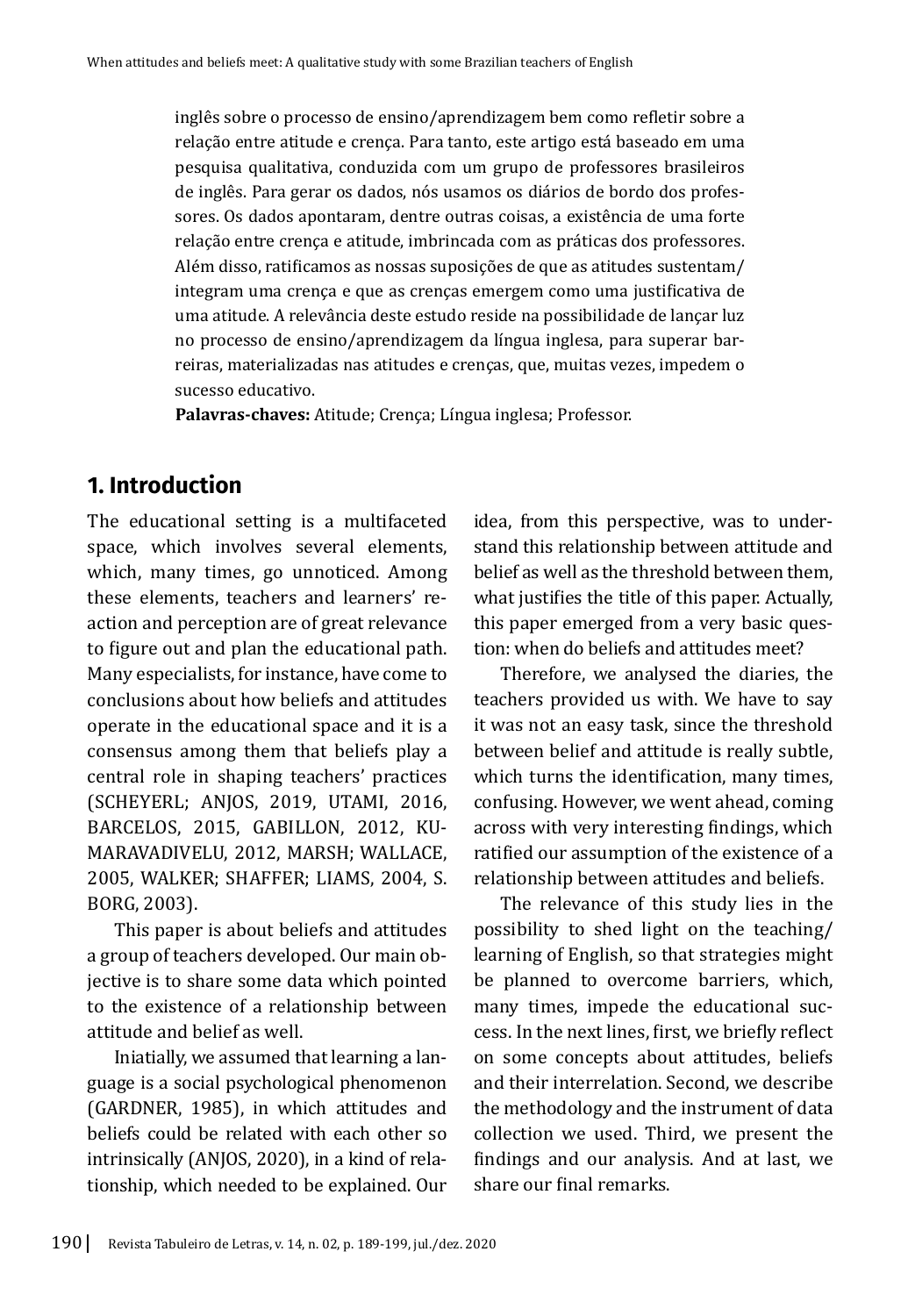# **1.2 Understanding attitudes, beliefs and their interrelationship**

This section is dedicated to explain concepts of attitudes and beliefs and how they influence teachers' practices. These concepts, obviously, shed light on this study, since they provided us with a great deal of information, which gave us support to understand the issue we were interested in. Our purpose is, first, to reflect on attitudes and later on beliefs, closing this section with some (in)conclusions about the relationship both might have.

Thus, 'attitudes' have been researched by many especialists in the educational environment, as a way to understand better this space. They agree with the fact that 'attitudes' influence the teaching/learning process. In this respect, Gardner (1985) says that 'attitudes', students might have, influence how successful they will be in incorporating aspects of the language. According to him, 'attitudes' can emerge in several perspectives, influencing the learning of a language. He lists attitudes toward learning the language, attitudes toward speaking it, reactions to its sound or character, or structure etc, emphasizing that a key point, concerning 'attitudes', is that they can play a role in determining how successful an individual would be in acquiring it.

As we can see, attitudes might occur related with different aspects concerning the language one is learning. But what is the definition of attitude, which can support us to understand it, in relation to the educational setting, considering the complexity the term embraces? We have used, for some time, Gardner's conception on attitude, since it gives us a clear understanding how it operates. He claims that:

The concept of attitude is complex, and many definitions have been proposed to describe its essence. [...] From an operational point of view, an individual's attitude is an evaluative reaction to some referent or attitude object, inferred on the basis of the individuals's beliefs or opinions about the referent. (GARD-NER, 1985, pp. 8, 9)

Other concepts have emerged to explain attitudes, such as 'attitude' is a tendency to answer positively or negatively toward a certain referent (HOUSSEINI, POURMAND-NIA, 2013); its is a psychological tendency materialized, when one evaluates an entity with certain level of approval or disapproval (EAGLY, CHAIKEN, 1993); it is a mental and a neural state of readiness, organized through experiences, exerting a directive or dynamic influence upon the individuals' response to all objects and situations with which it is related (ALLPORT, 1954). All of these concepts point to the relevance of the understanding of attitudes. This understanding of the extent and nature, mainly, of negative attitudes and beliefs makes it possible to confront and transform them, so that teachers can, properly, face the challenge of copying with different students. Concerning this, Walker, Shaffer and Liams, (2004, p. 133) put:

It is important to study and understand the formation of these negative teacher attitudes in order to implement pro-active strategies that will help teachers positively rather than negatively adjust to the new challenges of educating linguistically diverse students.

Thus, the understanding of 'attitudes' has given support to several researches. In this respect, Moita Lopes (1996) verified, through a research with 102 teachers of English, the occurrence of extremely positive attitudes, almost of veneration toward the language and the foreign culture, in detri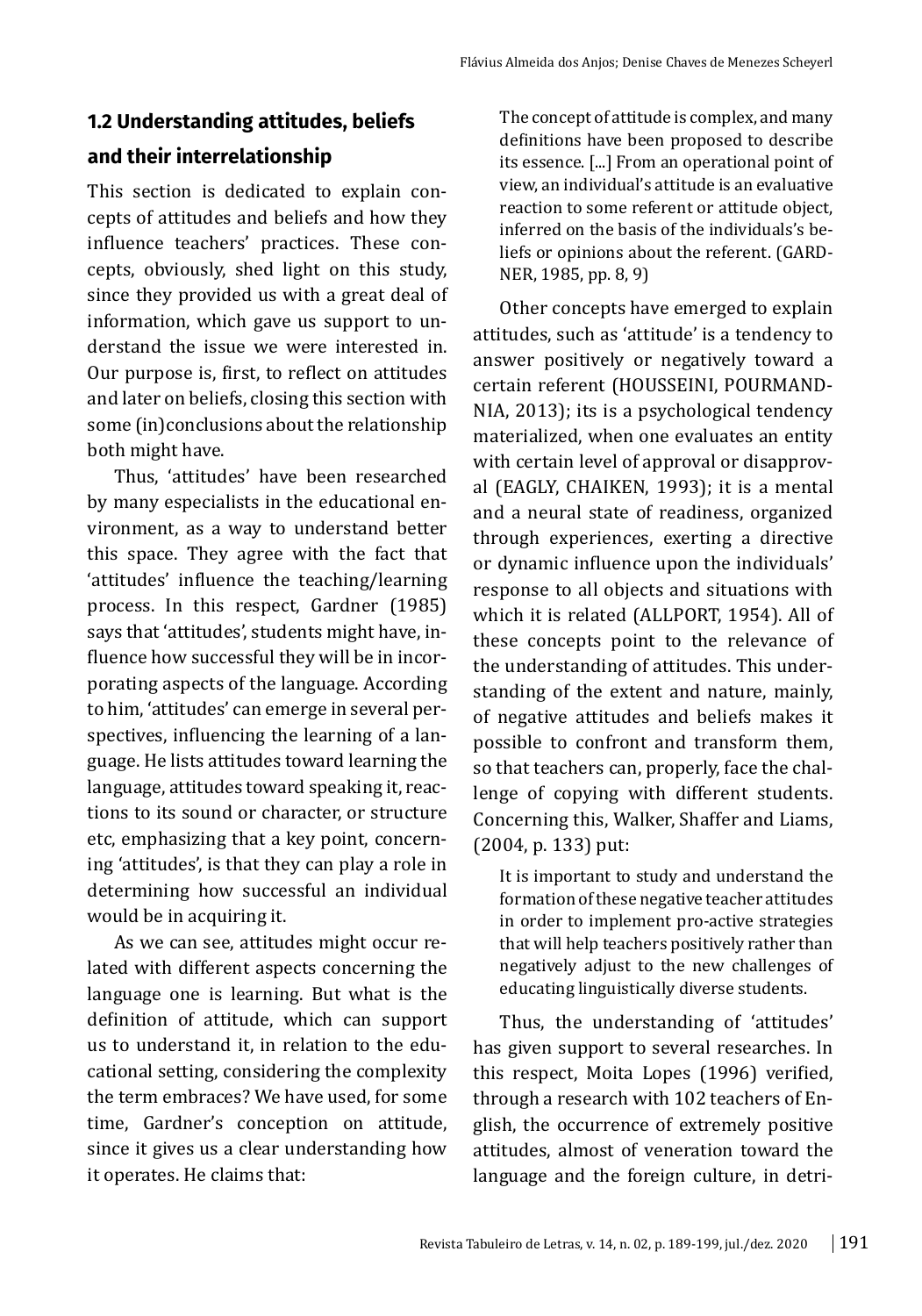ment of the local ones, what, possibly, were influencing their practices.

In this line of thought, Coskun (2011) examined 47 future English teachers' attitudes toward teaching pronunciation, within an  $\mathrm{EIL}^1$  perspective. This researcher used questionnaires and semi-structured interviews. The data pointed that English native speaker is regarded as the correct model in English language teaching (ELT).

Through a likert-scale questionnaire, Walker, Shaffer and Liams (2004) intended to investigate teachers' attitudes concerning English language learners. The researchers, among other things, came to the conclusion that negative attitudes, mainly the ones related with negative events, are difficult to be modified. They also observed a relationship among attitudes, racism and prejudice. They verified as well that 87% of the teachers surveyed signaled never have taken part in a language teacher education course. Based on that, they claim that neutral attitudes can turn into positive ones, if teachers receive proper knowledge to work with learners.

Gürsoy (2013) investigated two hundred teacher trainees, in order to understand their attitudes toward the English language and their self-reported difficulties when using their foreign language skills in daily and academic language. By using a questionnaire, this researcher verified that trainees have mildly positive attitudes toward the English language, with females being more positive than males. The findings also suggest that trainees have stronger instrumental motivation than integrative motivation. Moreover, the results indicated that trainees do not differ significantly in terms of their difficulties in using daily language skill.

Beliefs', in the educational setting, have also been of interest on the part of some researchers. Just like 'attitudes', 'beliefs' are an essential key issue to understand the educational space. Many concepts have also emerged to refer to 'beliefs', as a way to make things clear for those who want to work with them.

Concerning this, Barcelos (2008) mentions terms such as folklinguistics theories of learning, learner representation, metacognitive knowledge, cultural beliefs, learning culture, culture of learning. Pajares (1992) also argues that defining 'belief' is at best a game of player's choice, since many terms have been used to refer to it, such as values, judgments, axioms, opinions, ideology, perceptions, conceptions, conceptual systems, preconceptions, dispositions, implicit theories, explicit theories, personal theories, internal mental processes, action strategies, rules of practice, practical principles, perspectives, repertories of understanding, and social strategy, to name but a few that can be found in the current literature.

Regarding the concepts, Borg (2001) claims that teacher beliefs are evaluative propositions which teachers hold un/consciously as true when teaching. She uses the term 'pedagogic belief' to refer to areas related with the teaching/learning process, such as about teaching, learning, and learners; subject matter, self as a teacher, or the role of a teacher, emphasizing these propositions play an important role in many aspects of teaching. Perhaps, that is why Utami (2016) says as well what teachers do in the class-

We shared some few researches on attitudes just to evidence how they work and have produced relevant information to understand the teaching/learning process. From now on, we want to present some concepts on belief and researches on it as well.

<sup>1</sup> English as an international language.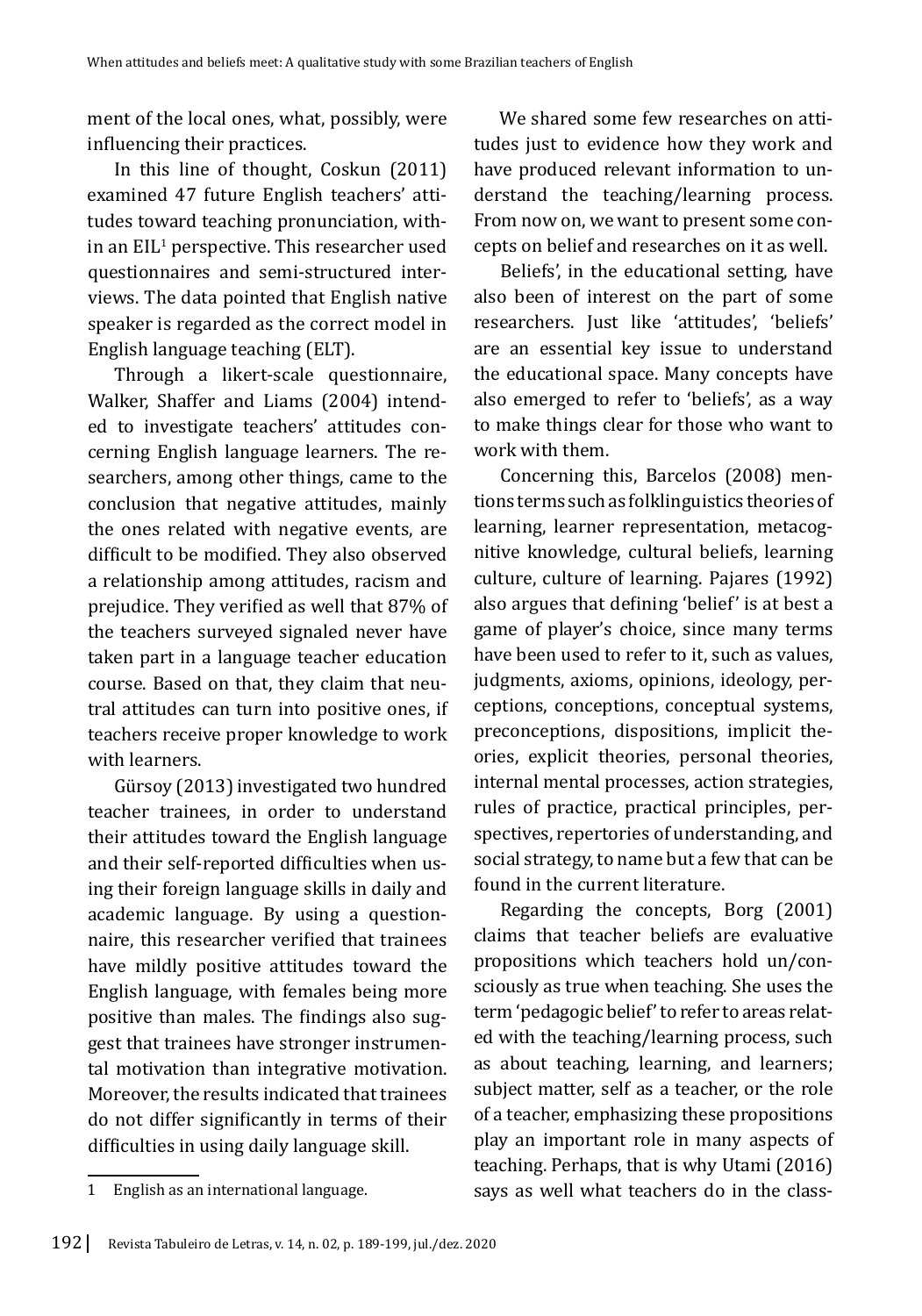room is ruled by what they believe, which serves as a filter, through which instructional judgments and decisions are made.

Barcelos (2006) understands 'beliefs' as ways of thinking, of seeing and realizing reality, which might have a powerful impact over teachers' actions. She also highlights 'beliefs' as a filter for human behavior, saying that they work as an important feature of reflective teaching. In this perpective, she claims that beliefs may help researchers to understand possible resistance to new methodologies, any potential cognitive dissonance between teachers' and students' beliefs, learners' language difficulties, their use of language learning strategies as well as their motivation. In practical terms, Barcelos (2006) motivates researchers to understand 'beliefs' in a social constructivist perspective, leaving questions such as: what beliefs are available in our community for our learners and teachers?

In this line of thought is that Moraes (2006) conducted a qualitative research with eighteen pre-service Brazilian teachers of English, by using diaries as well. The data pointed, among other things, that the contact with new methodologies changed the participants' beliefs. This researcher mentions, for instance, that the participants initially held the belief that language is a linguistic system, that learning a language is to learn a set of structures and that the teacher has a centralizing role, who holds the knowledge and should transmit it to the learners. However, according to Moraes (2006), these beliefs changed later, what signals that pre-service teacher education can be influenced by other teachers' practice.

In this perspective, Araújo (2006) also conducted a qualitative research with two Brazilian teachers of English, using an interview to investigate their beliefs. With this study, among other things, this researcher could conclude that with a critical analysis of their practices, teachers could figure out better their teaching approach and make progress concerning knowledge based on their learning experience, education, and teaching. She came to the conclusion as well that this study, working as a self reflection, made it possible the confrontation and articulation of new and old beliefs concerning teaching and learning a new language.

For Pajares (1992), 'beliefs' seems to be a construct based on evaluation and judgement. Thus, this researcher argues 'beliefs' may also become values, with evaluative, comparative and judgmental functions. Based on that, we draw attention to the relationship between 'attitudes' and 'beliefs'.

Concerning this, Marsh and Wallace (2005) assure that 'attitudes' can influence beliefs by influencing the perception of an attitude object, by affecting the mere retrieval of beliefs on which the attitude was originally formed, or by constructing new beliefs. Pajares (1992) also mentions a view of 'belief' as a true or false proposition, as a judgment. In this line of thought, upon defining 'beliefs, Connors and Halligan (2015) use the term 'propositional attitude', opening space as well to understand the relationship between 'attitudes' and 'beliefs'.

Thus, we assume that there is a relationship between 'attitudes' and 'beliefs', that needs to be understood and explained. This relationship may also be understood through the categories elaborated by Anjos (2020): attitudes hold or/and integrate beliefs and beliefs emerge as a justification of an attitude. Initially, we had a very superficial idea on this, because it was just an assumption. However, later we ratified it.

We finish the literature review and next we briefly describe the method and intru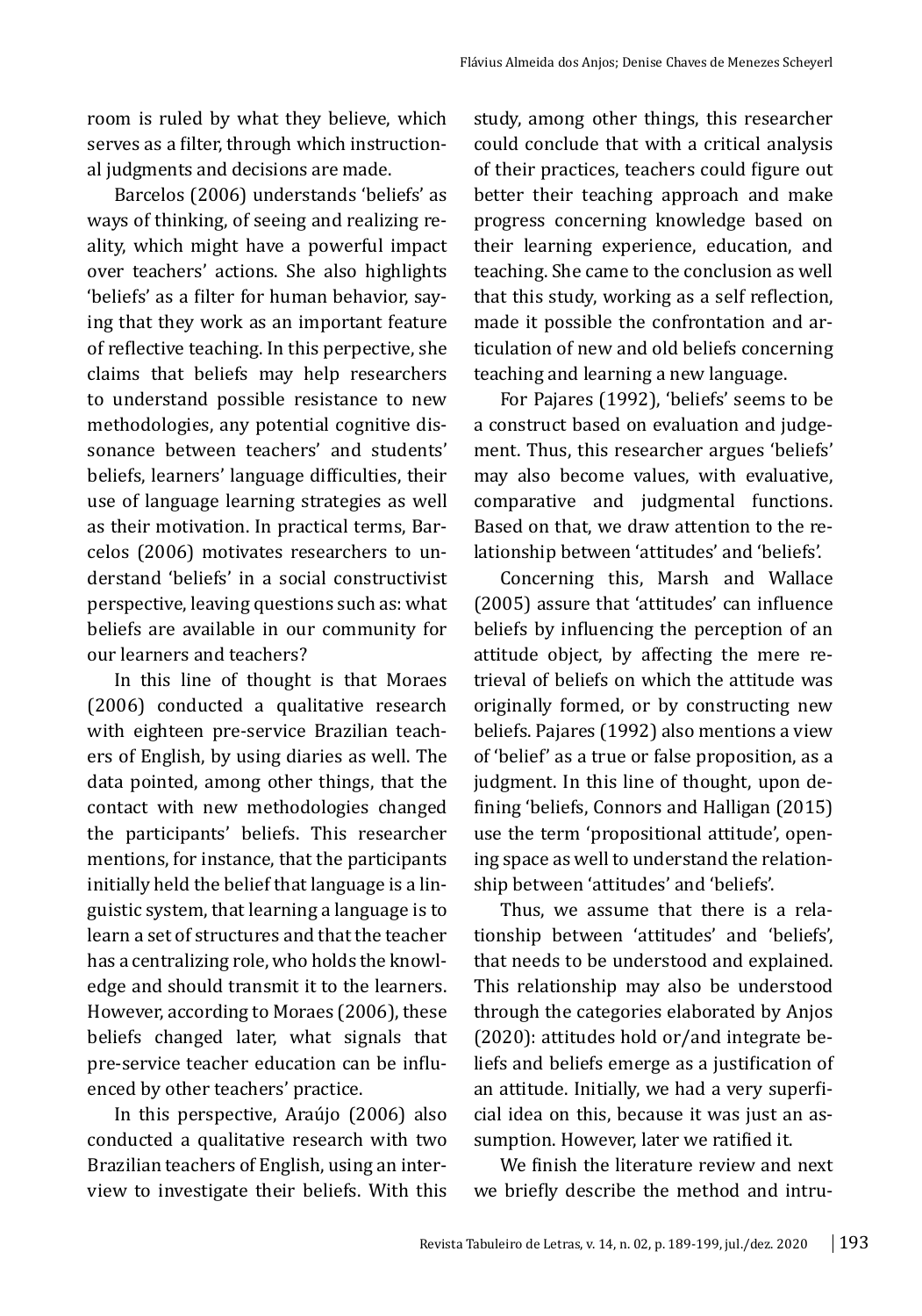ments we used to collect the data and, then, we present the data.

## **1.2.1 Method and instruments of data**

## **collection used**

This study was developed under the light of the qualitative paradigma. Thus, the purpose was to immerse in a social reality, to understand the meanings teachers ascribe to their practices. Therefore, we used the diaries the teachers provided us with. With diaries, we mean personal diaries elaborated by teachers themselves based on their teaching actions. Thus, we consider diaries one of the most useful tools to investigate beliefs and attitudes. Vieira-Abrahão (2006) denominates diaries as self report to describe personal experiences. According to Telles (2002), these self reports can provide the construction of language teacher practice representations. Diaries or self reports work as a kind of tool to capture teachers' and learners' histories, to explain with depth their actions and answers in classroom. (VIEIRA-ABRAHÃO, 2006).

 For this research, we made a cut in the study we previously conducted, to share in this paper only the data generated from this instrument. Basically we asked the teachers to wrtite their diaries during the class breaks or even at home, as a kind of memo, in which they resort to their memories to get events which occurred during their classes. We guided them in this perspective, saying it was worth taking note of everything which happened during their classes, such as their reactions, practices, perceptions as well as the ones of the students.

For this purpose, we both agree with the fact that it is emerging in Applied Linguistics the comprehension of the role of discourse in the subject constitution, as some-

one with a multiple and conflicting identity and of his reflexivity in the production of knowledge (PENNYCOOK, 2006). Thus, we invited those ones who live the educational practices to give their opinions to take this study forward.

We tried as much as we could to get from the diaries information related with beliefs and attitudes, identifying and classifying them accoording to the categories we previously established. However, not in all diaries was possible to identify the occurence of 'attitudes' and 'beliefs'.

This research was conducted in accordance with the requirements to conduct research in Brazil. It was properly protocoled at Plataforma Brazil. It was registered at Federal University of Bahia (UFBA), which number of certification is (CAAE) 59915516.7.0000.5531. The proceedings adopted in this research obeyed the ethic criteria concerning research with human beings, according to the resolution CNS N° 466 de 2012.

## **1.2.2 Findings**

Before we share the analysis of the data, we want briefly to explain how we did it. As we mentioned, we took as basis the two categories of analysis elaborated by Anjos (2020): 1. Attitudes hold or/and integrate beliefs and 2. Beliefs emerge as a justification of an attitude as well as we were guided by some research questions: 1) How teachers evaluate their practices?; 2) How do teachers believe they teach and 3) How do they think students learn better?

Thus, in the beginning of this study, we requested the teachers to elaborate a diary, describing their practices in the classroom. That day, many questions emerged concerning the structure of this text, the language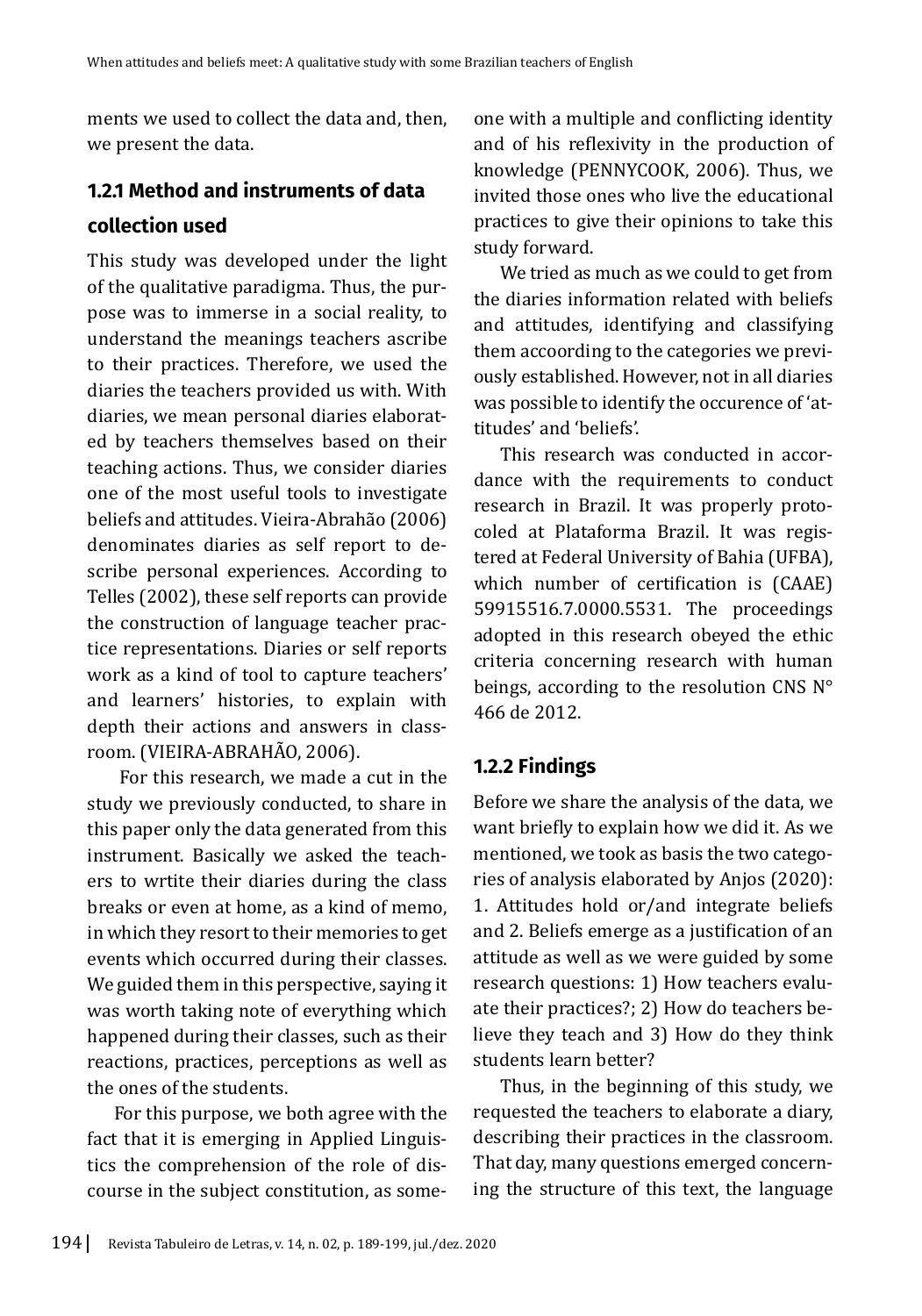to be used, the number of pages etc. All the questions were previously solved. After six months, they gave us their diaries for our analysis. The diaries were of great relevance to understand their 'beliefs' and 'attitudes'. Among other things, we identified their 'beliefs' and 'attitudes' toward their practices and their students. To a better understanding, we first share the report and after our analysis. Let us get started.

#### **REPORT 1**

#### **Class 1, 7th year, February 26th , 2019.**

**P1:** I worked with a group of the 7th year about 'health problems' [...] We discussed on the main current health problems and possible preventions. In the end of the class a song was used. I got to the conclusion that the class was very productive, because the students got involved in it a lot.

In this report, we verified that P1 revealed to work with CLIL<sup>2</sup> approach, since she chose the topic 'health problems', for instance, and developed activities with vocabulary of this content. Her attitudes concerning her practice is that it worked well, since she got to observe students' engagement in the learning process. This allows us to say that the proper teaching methodological choice makes it possible learners' engagement in the learning process, since it generates motivation (ANJOS, 2018). We may assure as well that P1´s attitudes on the fact of her class be 'productive' is justified by her belief that her students took part in it, what, somehow, ratifies the notion of the relationship between 'attitude' and 'belief' (therefore, category 2).

#### **REPORT 2**

#### **Class 2, 9th year, April 4th, 2019**.

**P1:** Thinking of a different methodology to read the book, translations and application of exercises, I took students to the multimídia classroom. In the very beginning, I realized the students' excitement, because we were not in the commom classroom and that was a good start to me. [...] I realized how they were attentive and surprised by analysing that the content was so present in their everyday lives.

The second report of P1 allows us to state that the change of methodology and of the enviroment, made it possible to develop a positive attitude towards her students, when she evaluated that they were 'excited', exactly because they were in another learning space as well as she evaluated that her students were 'attentive' and 'surprised' to know the relationship between the content approached with social life. Thus, her belief (to be in another learning space) justifies her positive attitudes (students' excitement) toward her students, as well as her belief, that students realized that the content approached was related with their lives, emerged to justify her attitudes ('attentive', 'surprised') toward her students too. (Thus, category 2)

In P1's report, something that also drew our attention was the fact of having used twice the word "realized" to stress her belief, ratifying the notion that 'beliefs' are ways of perceiving the world around us. Another analysis of this report allows us to state that P1's attitude is aligned with category 1 as well, since when she said that 'they were attentive and surprised" (evaluative reaction), this attitude holds and integrates her belief, ratified by the use of the verb 'realized'.

#### **REPORT 3**

#### **Class 3, 6th year, April 15 th, 2020.**

**P1:** It was a very productive class and students got engaged very much in their productions. And I could also realize the importance of binding theory with practice of that they like to do.

<sup>2</sup> CLIL – Content and Language Integrated Learning.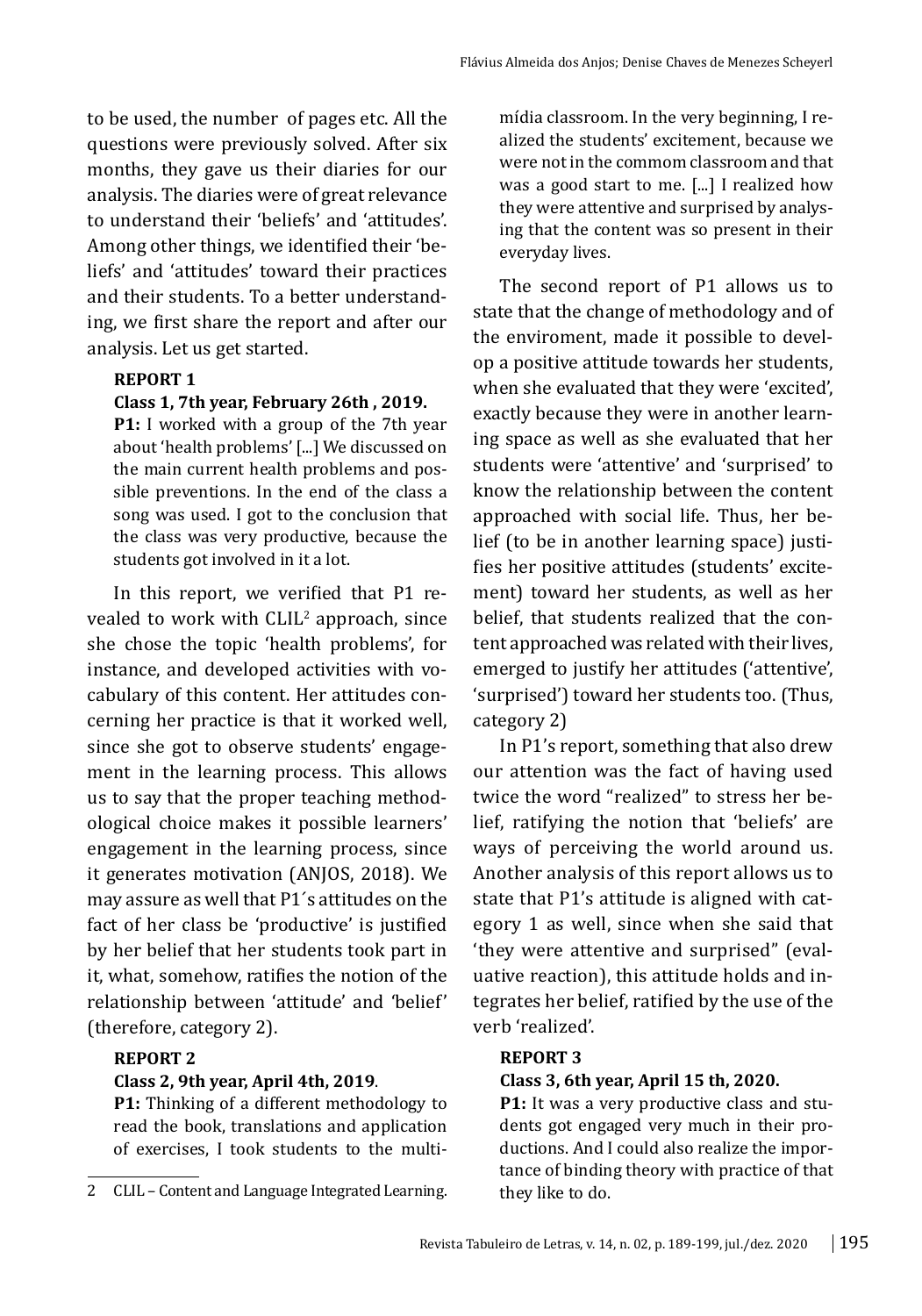P1 also revealed, through her belief, to have a critical awareness of her practice, when she signaled her perception of the relevance of a theory more aligned with a practice that might please the students, what establishes a dialog with Freirian's assumptions, that the critical teaching practice implies a movement of doing and thinking about the practice, so that, one can improve the next practice (FREIRE, 1996). She also made it clear her positive attitudes toward her practice, when she evaluated her class as 'productive'. But this also allows to state that when she states 'students got engaged very much in their productions', it sets up her beliefs, which emerged to justify her attitude (Therefore, category 2).

#### **REPORT 4**

#### **Class 2, 6th year, April 29th, 2020.**

**P2**: Students took part in the class, motivated by a song and many of them realized, singing, that there were colors in English, even though it was a first contact with the English language in classroom. I realized, then, that some of them brought prior knowledge.

For P2, the educational work with songs generates learners' motivation, what makes it possible as well the actioning of their prior knowledge in order to make sense in the English language. This belief is related with the notion that playful activities are triggering factors of learners' motivation. P1 also revealed to hold a positive attitude towards her teaching practice, justified by her belief that her students got engaged to carry out the tasks she proposed, what allows us to say this data is related wth category 2.

#### **REPORT 5**

#### **Class 3, 8th year, April 10th, 2020.**

**P2:** I explained the differentiated use of prepositons and comparing prepositions in the Portuguese language. I applied the CLIL method and I thought that the theme should

be approached with the previous use of the text with the interpretation of it and only later to use a report of the prepositions, without stressing grammar so much. Expositive lectures, with focus on grammar, is (sic) very monotonous, I assume this, I should change my practice.

P2 also reports to have used CLIL approach to explain a grammatical item, without, however, stressing grammar overly. She highlights to know that classes, based on grammatical items, are tedious explanatories. She takes the opportunity to take note her undertanding on the need to change her teaching approach. It seems that P2, somehow, develops a more critical view of her practice, because, for instance, she used, the adjective 'monotonous' to refer to her own classes based on grammar. This way, upon having this attitude, she desires to change the status quo of her practice. In a last analysis, we verified that when P2 said that classes with focus on grammar are very "monotonous", this is her attitude which holds and integrates her belief as well. (Thus, category 1).

#### **REPORT 6**

#### **Class 4, 9th year, April 29th, 2020.**

**P2:** I provoked a debate among students to talk about the terms related with Facebook and whatsapp and I realized their prior knowledge, developing the class with a specific vocabulary to construct the knowledge of the English language and to broaden vocabulary. I realized the class was quite participative because, although being English terms, they are of everyday use.

For P2, classes with focus on specfic terms can support students in activating their prior knowledge and, consequently, in constructing and broadening their vocabulary in the English language. Based on this, P2 holds the belief that the class was participative. Again we noted the use of the verb "realized", related with a belief. About this,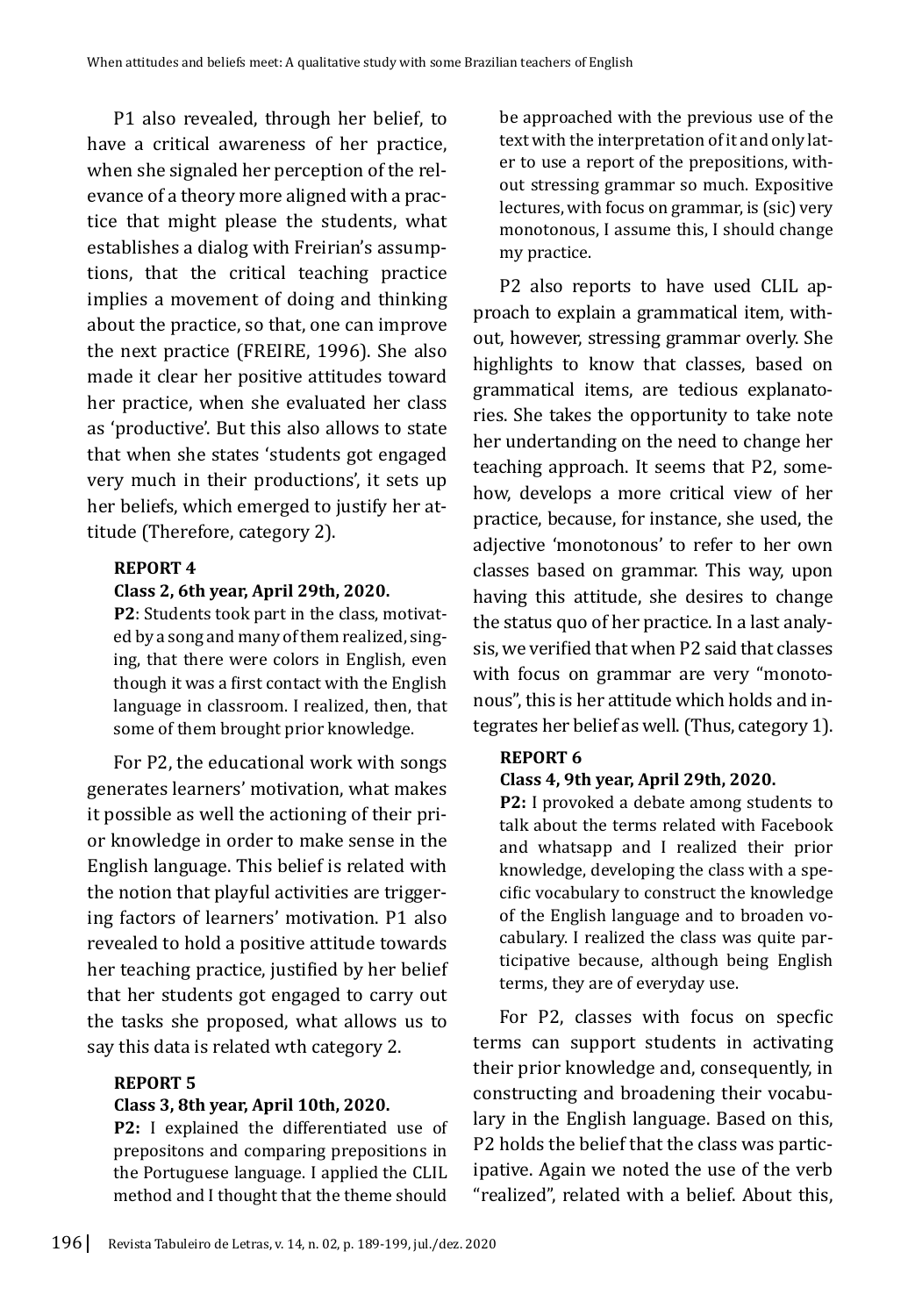we may say as well that the fact of evaluating her class as 'participative', it is an attitude that holds and integrates her belief (she believes her class was a success). (Thefeore, category 1).

#### **REPORT 7**

#### **Class 4, 9th year, April 12th, 2020.**

**P6:** In spite of the full classroom, I got to draw all students' attention, thanks to some students, who show interest and knowledge of the English language. All the students were attentive and answering the questions. The class was a success, now there is just the presentation of the letter made by them.

P6 notes that in spite of the discomfort of an improper logistic factor (crowded classroom), he gets to develop his practice. This is not a mere complaint on the part of the teachers, but a discourse, which emerged in the educational setting and requires change. In spite of this, P6 highlights positive attitude towards his students when he says that his students were 'attentive'. Besides that, his belief that his 'class was a success' is a belief supported by an attitude ('sucess'= evaluative reaction). (Thus, category 1).

We finish here the data analysis and next we present our final remarks.

# **Final remarks**

This study made it possible to validate our assumption on the relationship between attitudes and beliefs, because we come to the conclusion that, in discussive terms, an attitude can be diagnosed when a qualifier (adjective) is used, such as in "my classes are **productive**", "my students are **intelligent**". However, these evaluative reactions hold and integrate a belief as well, since they are part of perceptions of something or somebody.

This assumption was validated through the categories we elaborated. First, atti-

tudes hold or/and integrate beliefs, verified, for example, when P1 wrote "they were attentive and surprised"- 'attentive' and 'surprised' are attitudes, but the sentence as a whole is a belief; and when P6 wrote that his students were 'attentive' (attitude), the belief that his class was a success is supported by this attitude. Second, beliefs emerge as a justification of an attitude, what we verified when P1 wrote "students got involved in the class" (belief), with which she justifies the fact of her class be productive (attitude). To a better understanding, and taking the mentioned context into account, one can use the question: how can we know a class was 'productive' (attitude)? And the answer might be: 'because students got involved in the class' (belief as a justification).

Concerning the first research question, how teachers evaluate their practices? In short, the diaries provided us with data that are aligned with it, such as the notes "the class was very productive" (P1), "I should change my practice" (P2) and "the class was a success" (P6). The second and the third research questions, how do teachers believe they teach? and how do they think students learn better? were contemplated in the data as well, when, for example, P1 wrote "I could also realize the importance of binding theory with practice", P2 wrote "I applied the CLIL method" and when P1 wrote "I realized the students' excitement" and P2 "students took part in the class, motivated by a song".

Besides ratifying our assumption, through this study we came to some other conclusions such as: 1. proper methodological choice results in learners' engagement in the learning process; 2. change of methodology and of environment converges to the development of positive attitudes on the part of students; 3. teachers' self-reflection, through self report, makes it possible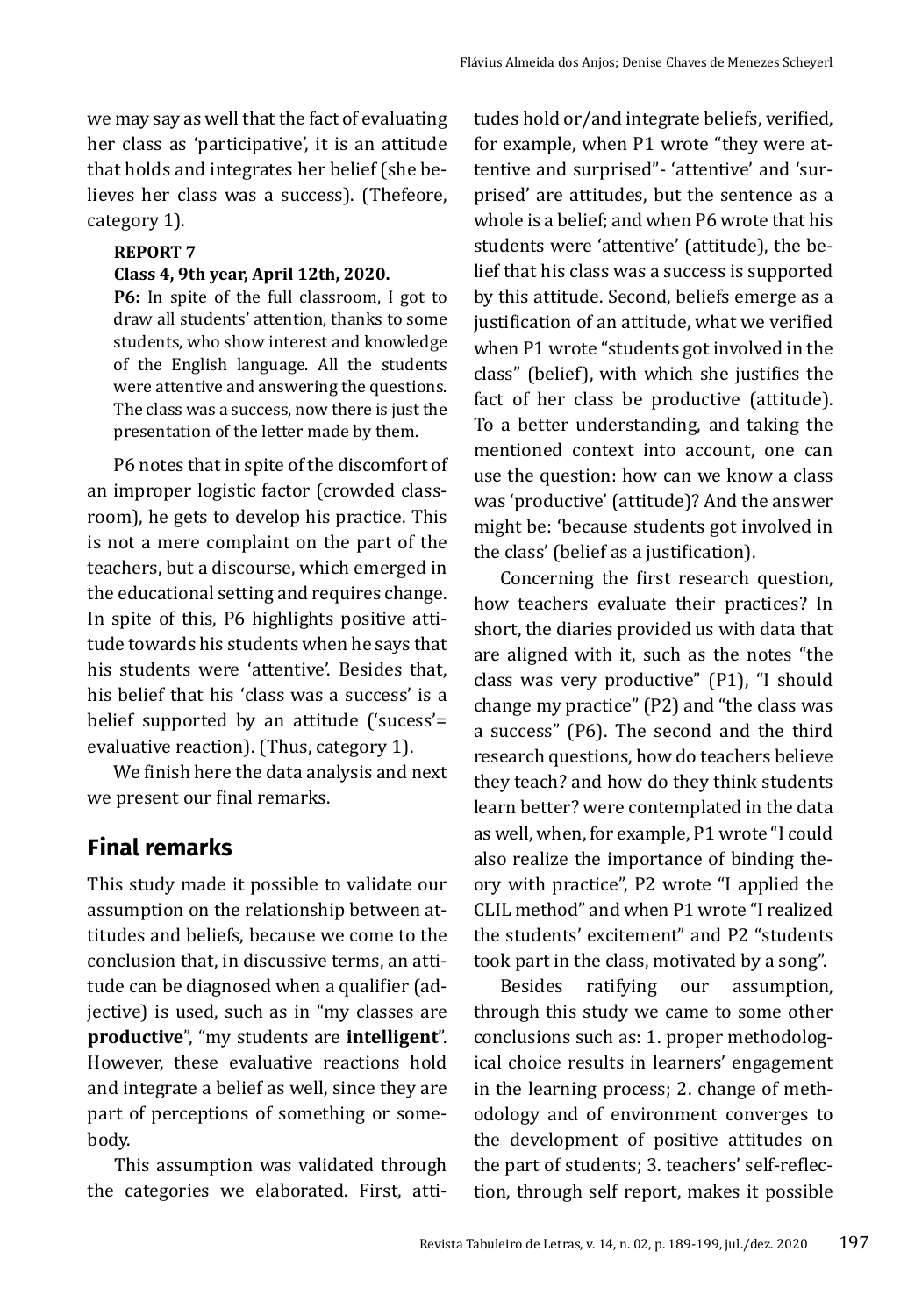the development of a critical view on their own practices; 4. self report, elaborated by teachers, makes them aware on their view of themselves and of their students; 5. take notes of their pratices makes teachers aware on the need to change the status quo of their teaching pratices and 6. teachers' personal diaries make it possible the emergence and analysis of beliefs and attitudes.

Also, we cannot help saying that this study has its own limitation, because not all diaries provided us with data related with what we intended to investigate. In spite of that, this cut we made, made it possible to figure out our assumption: beliefs and attitudes meet. We still have to say that the investigation of attitudes and beliefs, through diaries, is possible and this investigation really shed a light on the teaching and learning process, since we could figure out this setting and many of its features, making it possible to think of alternatives in order to deconstruct negative attitudes and beliefs based on the data, since the confrontation with the practice might lead to reflection and the adoption of strategies of change (DUTRA; OLIVEIRA, 2006). Finally, we also want this paper to open room for others in this perspective.

# **References**

ALLPORT, G. W. The historical background of modern social psychology. In: LINDZEY, G. (Ed.) **Handbook of social psychology** .Cambridge: Cambridge University Press. 1954, p. 3-56.

ANJOS, F. A. **"Passei o semestre todo estudando o verbo to be":** atitudes, (des)motivação e orientação para aprender inglês de alguns bacharelandos da UFRB. Tese de Doutorado. 254 f. Universidade Federal da Bahia (UFBA). Salvador, 2018. Retrieved from: [https://repositorio.](https://repositorio.ufba.br/ri/bitstream/ri/28853/1/TEXTO DEFINITIVO TESE 3.pdf) [ufba.br/ri/bitstream/ri/28853/1/TEXTO%20](https://repositorio.ufba.br/ri/bitstream/ri/28853/1/TEXTO DEFINITIVO TESE 3.pdf) [DEFINITIVO%20TESE%203.pdf](https://repositorio.ufba.br/ri/bitstream/ri/28853/1/TEXTO DEFINITIVO TESE 3.pdf)

ANJOS, F. A. The intrinsic relationship between

belief and attitude: a qualitative study with some Brazilian undergraduate students of English. (2020, in press, **Rev. EntreLínguas**, Araraquara, v. 6, n. 2, p. 391-404, Jul-Dez, 2020.- 404, jul./dez., 2020.

ARAÚJO, D. J. O processo de reconstrução de crenças e práticas pedagógicas de professors de inglês (LE): foco no conceito de autonomia na aprendizagem de línguas. *In:* BARCELOS, A. M. F.; VIEIRA-ABRAHÃO, M. H. (Org.). **Crenças e ensino de línguas:** foco no professor, no aluno e na formação de professores. Campinas, SP: Pontes, 2006, p. 189-202.

BARCELOS, A. M. F. Cognição de professores e alunos: tendências recentes na pesquisa de crenças na pesquisa de crenças sobre ensino e aprendizagem de línguas. In: BARCELOS, A. M. F.; Vieira-Abrahão, M. H. **Crenças e ensino de línguas**: foco no professor, no aluno e na formação de professores. Campinas, SP: Pontes, 2006. p. 15-42.

BARCELOS. A. M. F. Researching Beliefs About Sla: A Critical Review. In: KALAJA P. A. M. F. BAR-CELOS (ed.). **Beliefs about SLA:** New research approaches. Netherlands: Kluwer Academic Publishers, p. 7-33, 2008.

BARCELOS, A. M. F. Unveiling the relationship between language learning beliefs, emotions and identities. **Studies in second language learning and teaching**, 2, 301-325, 2015. Retrieved from: [Https://Doi.Org/10.14746/](https://doi.org/10.14746/ssllt.2015.5.2.6) [Ssllt.2015.5.2.6](https://doi.org/10.14746/ssllt.2015.5.2.6)

BORG, M. Teachers' Beliefs. **Elt Journal***.* Volume 55(2), 186-188, 2001.

BORG, S. Teacher cognition in language teaching: a review of research on what language teachers think, know, believe and do. **Language teach***,* 36, 81-109, 2003. [Retrieved from://doi.](https://doi.org/10.1017/S0261444803001903) [org/10.1017/S0261444803001903](https://doi.org/10.1017/S0261444803001903)

CONNORS, M. H.; Halligan, P. W. A cognitive account of belief: a tentative road map. **Frontiers in psychology**. Vol 5, 1-14, 2015. [https://doi.](https://doi.org/10.3389/fpsyg.2014.01588) [org/10.3389/fpsyg.2014.01588](https://doi.org/10.3389/fpsyg.2014.01588)

COSKUN, A. Future English teachers' attitudes towards EIL pronunciation. **Journal of English as an International Language,** 6 (2), 46-68, 2011. Retrieved from: [https://files.eric.ed.go](https://files.eric.ed.gov/fulltext/ED527146.pdf)v/ [fulltext/ED527146.pdf](https://files.eric.ed.gov/fulltext/ED527146.pdf)